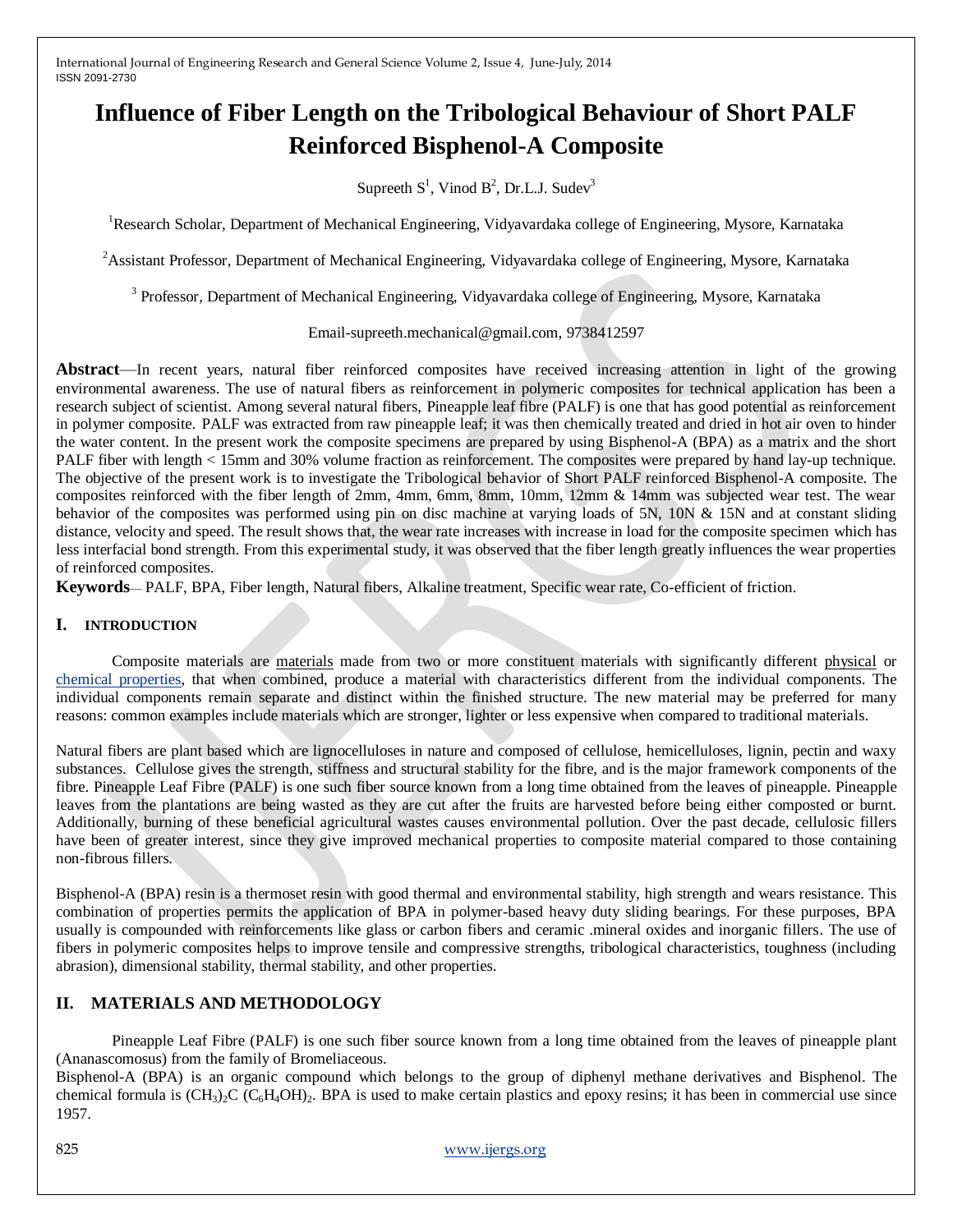### A. **Materials**

PALF extracted from leaf of pineapple plant by biological method supplied from Chandra prakash.co, Jaipur, Rajasthan .Bisphenol-A resin was supplied from Balaji fabrications, Mysore, Karnataka.

#### B. **Chemical treatment**

Extracted fibers subjected to Alkali treatment or mercerization using sodium hydroxide (NAOH) is the most commonly used treatment for bleaching and cleaning the surface of natural fibers to produce high-quality fibers. Modifying natural fibers with alkali has greatly improved the mechanical properties of the resultant composites. Firstly 5% NAOH solution was prepared using sodium hydroxide pellets and distilled water. Pineapple leaf fibers were then dipped in the solution for 1hour. After 1 hour fibers were washed with 1% HCl solution to neutralize the fibers. Then it is washed with distilled water. It was then kept in hot air oven for 3hours at 65- 70°c. Then fibers were chopped to different fiber length.

#### C. **Manufacturing of composite**

A polypropylene (PP) mould having dimensions of 80 X 60 X 10 mm is used for composite fabrication. The mass fraction for the prepared mould is calculated using equation of volume fraction of the fiber and density of fiber. The mould was first cleaned with wax so that the laminate easily comes out of the die after hardening. Then around 15 to 20 ml of promoter and accelerator are added to Bisphenol and the color of the resin changes from pale yellow to dark yellow with the addition of these two agents. The laminates of different fibers lengths of short PALF are prepared using hand layup method. This method of manufacturing is a relatively simple method compared to other methods like vacuum bag molding, resin transfer molding, autoclave molding etc. Fig 2.1 shows the PALF reinforced laminated composites with fiber length of 2, 4, 6, 8, 10, 12 and 14mm respectively.



Figure 2.2:  $80 \text{ X } 60 \text{ X } 10 \text{ mm}^3$  mould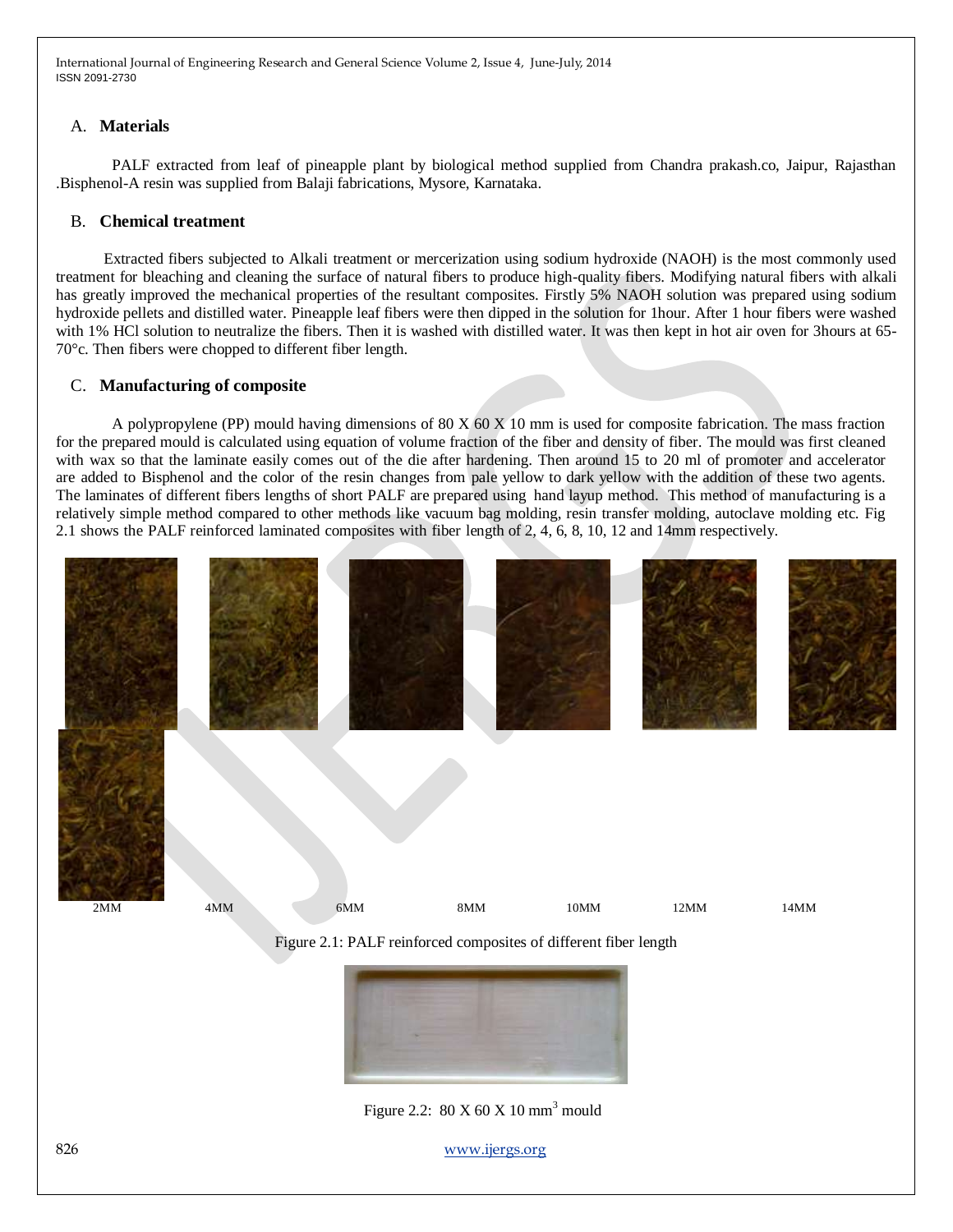The mass fraction for the prepared mould and for desired volume fraction of fiber is calculated using equations:

| Volume fraction of fiber $(V_F) = v_f / vc$              |  |
|----------------------------------------------------------|--|
| Density of the fiber ( $\rho$ ) = m <sub>f</sub> / $v_f$ |  |

Were  $v_f$  = Volume of the fiber,  $v_c$  = Volume of the composite,  $m_f$  = Mass fraction of the fiber. D. **Pin-on-Disc Wear Test**

Wear tests were carried out on a pin on disc wear test rig at room temperature as shown in Fig 2.3. The square bar specimen of size 8\*8\*10 mm was prepared from different fiber length PALF sample and glued to a pin(mild steel) of dimension 8\*8\*32 mm as shown in Fig 2.4. The specimen attached pin is mounted on to the arm of tribometer. The sample is made to rotate on the wear disc of EN-31(56-60 HRC), Ø 165mm\* 8mm thick. Then the desired load is applied on to the pin by a pulley arrangement in the range of 5N, 10N, 15N respectively. The disc was made to rotate at constant speed of 160 rpm, velocity 1m/s and sliding distance 180m under different loads 5N, 10N and 15N. The 3 samples namely A, B and C from different fiber length PALF composite are used for different loads respectively. The sample will be weighed before and after the wear test to determine the weighed loss due to wear.



Figure 2.3: Pin on disc machineFigure 2.4: Wear samples

## **III. Results and Discussion**

Table 3.1 shows wear and frictional properties of composites for different fiber length PALF composites for constant parameters such has velocity 1m/s, sliding distance 180m and speed 160rom. The study on the frictional and wear properties is important for the application of composite where there the composite will be subjected for the friction and wear. Properties which are required to analyze the wear behavior of the composite are specific wear rate  $(K_0)$ , coefficient of friction  $(\mu)$  and tangential friction force  $(F_t)$ . Coefficient of friction gives relation between tangential friction force that will be existed between composite sample surface and abrasive disc surface. Specific wear rate is not the inherent property of the composite, but it gives wear resistance of composite sample being tested in terms of volume of material removed with respect to the applied normal load and sliding distance.

Coefficient of friction gives relation between tangential friction force that will be existed between composite sample surface and abrasive disc surface. It was observed that the Co-efficient of friction decreased with increasing the load. At the beginning the fibers offered resistance to wear. Due to this the frictional coefficient increases and resulting in thermo mechanical loading. Therefore micro cracks were developed on the surface and hence reducing wear resistance. The sliding direction and the random orientation of the fibers were the influencing factors to the friction coefficient values [6]. Coefficient of friction with respect to varying load is plotted in graph Fig 3.1.

When load increases, more material will be removed and this removed material induces self lubrication as it is held in between the contact surface of sample and abrasive disc, which resulted in the existence of less tangential frictional force  $(F<sub>t</sub>)$  between the mating surfaces of sample and disc, which in turn resulted in less coefficient of friction  $(\mu)$  and led to less specific wear rate. In the case of 2mm & 14mm PALF composite, fiber delaminates easily when shear force acts between sample and the disc. Therefore fibers transmitted most of the applied load and caused high tangential frictional force and coefficient of friction to exist between mating surfaces of sample and disc, which in turn resulted in high specific wear rate.

The co-efficient of friction for 8mm fiber length PALF composite was decreased by 18.75%, 17.33%, and 14.2% then unreinforced Bisphenol-A for 5N, 10N and 15N respectively. As the length of the fiber increases the adhesion between matrix increases till 8mm, then it decreases. Reason for this is too short fibers, long fiber in composites acts as a flaw hence composite strength decreases [15]. Hence from the experimental results 8mm fiber considered as the optimum fiber length.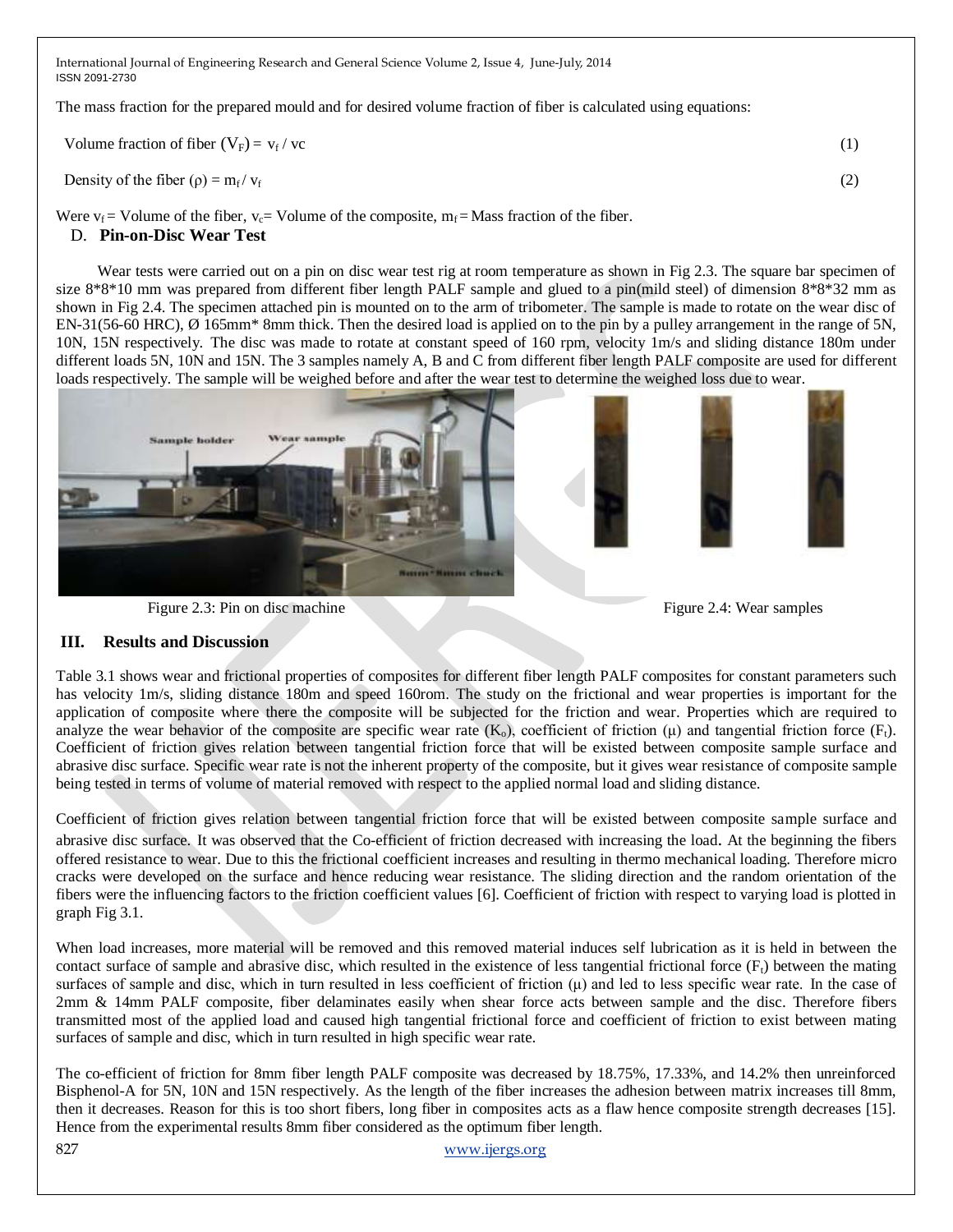Specific wear rate decreased with increase in load. The un-reinforced Bisphenol-A resin showed more specific wear rate when compared to reinforced Bisphenol-A. This is due to presence of reinforcing fibers that lead to increase the average hardness of the composite. Less specific wear rate is observed for 8mm PALF composite. The reason is due to the presence of strong interfacial bond strength between matrix and fibers. Therefore this prevents the delamination and fiber pullouts during the wear process. The specific wear rate for 8mm fiber length PALF composite was decreased by 75.60%, 77.15%, and 61.62% then unreinforced Bisphenol-A for 5N, 10N and 15N respectively. Specific wear rate with respect to varying load is plotted in graph Fig 3.2.

Table 3.1: Wear and frictional properties of composites for different fiber lengths of PALF composites

| Fiber length | Load<br>(N)     | Wear in<br>microns | Frictional force<br>(N) | CO-<br><b>EFFICIENT</b><br>OF FRICTION | <b>SPECIFIC</b><br>WEAR-<br><b>RATE</b><br>$\text{(mm}^3/\text{Nm})$ |
|--------------|-----------------|--------------------|-------------------------|----------------------------------------|----------------------------------------------------------------------|
|              | 5               | 279                | 4.5                     | 0.8                                    | 19.84E-3                                                             |
| Bisphenol-   | $\overline{10}$ | 356                | 7.7                     | 0.75                                   | 12.65E-3                                                             |
| resin        | 15              | 385                | 10.7                    | 0.70                                   | $9.12E-3$                                                            |
| 2mm          | 5               | 268                | $\overline{4}$          | 0.8                                    | 19.05E-3                                                             |
|              | $\overline{10}$ | 340                | 7.5                     | 0.75                                   | 12.08E-3                                                             |
|              | $\overline{15}$ | 375                | 10.5                    | 0.70                                   | 8.8E-3                                                               |
|              | 5               | 212                | 3.7                     | 0.75                                   | 15.075E-3                                                            |
| 4mm          | 10              | 256                | $\overline{7.2}$        | 0.72                                   | $9.10E - 3$                                                          |
|              | 15              | 292                | 10.1                    | 0.67                                   | 6.92E-3                                                              |
| 6mm          | 5               | 210                | 3.6                     | 0.73                                   | 14.9E-3                                                              |
|              | $\overline{10}$ | $\overline{221}$   | 7.0                     | 0.7                                    | 7.85E-3                                                              |
|              | 15              | 268                | 10.1                    | 0.67                                   | 6.35E-3                                                              |
| 8mm          | $\overline{5}$  | 68                 | 3.3                     | 0.65                                   | 4.85E-3                                                              |
|              | $\overline{10}$ | $\overline{80}$    | $\overline{6.2}$        | 0.62                                   | 3.48E-3                                                              |
|              | $\overline{15}$ | 147                | $\overline{9}$          | 0.60                                   | 2.84E-3                                                              |
| 10mm         | 5               | 107                | 3.4                     | 0.67                                   | $7.6E-3$                                                             |
|              | 10              | 213                | 6.5                     | 0.65                                   | 7.57E-3                                                              |
|              | 15              | 280                | 9.3                     | 0.62                                   | $6.6E-3$                                                             |
| 12mm         | $\overline{5}$  | 178                | 3.6                     | 0.72                                   | 12.65E-3                                                             |
|              | $\overline{10}$ | $\overline{213}$   | 6.9                     | 0.69                                   | $7.57E-3$                                                            |
|              | 15              | 280                | $\overline{10.1}$       | 0.67                                   | $6.6E-3$                                                             |
| 14mm         | $\overline{5}$  | 225                | 3.8                     | 0.76                                   | 16.0E-3                                                              |
|              | 10              | 272                | 7.0                     | 0.70                                   | $9.67E - 3$                                                          |
|              | $\overline{15}$ | 310                | 10.3                    | 0.69                                   | $7.34E - 3$                                                          |

Sliding distance  $=180$ m, Velocity $=1$ m/s, Time $=3$ min

828 [www.ijergs.org](http://www.ijergs.org/) The specific wear rate and co-efficient of friction is calculated experimentally from the equation: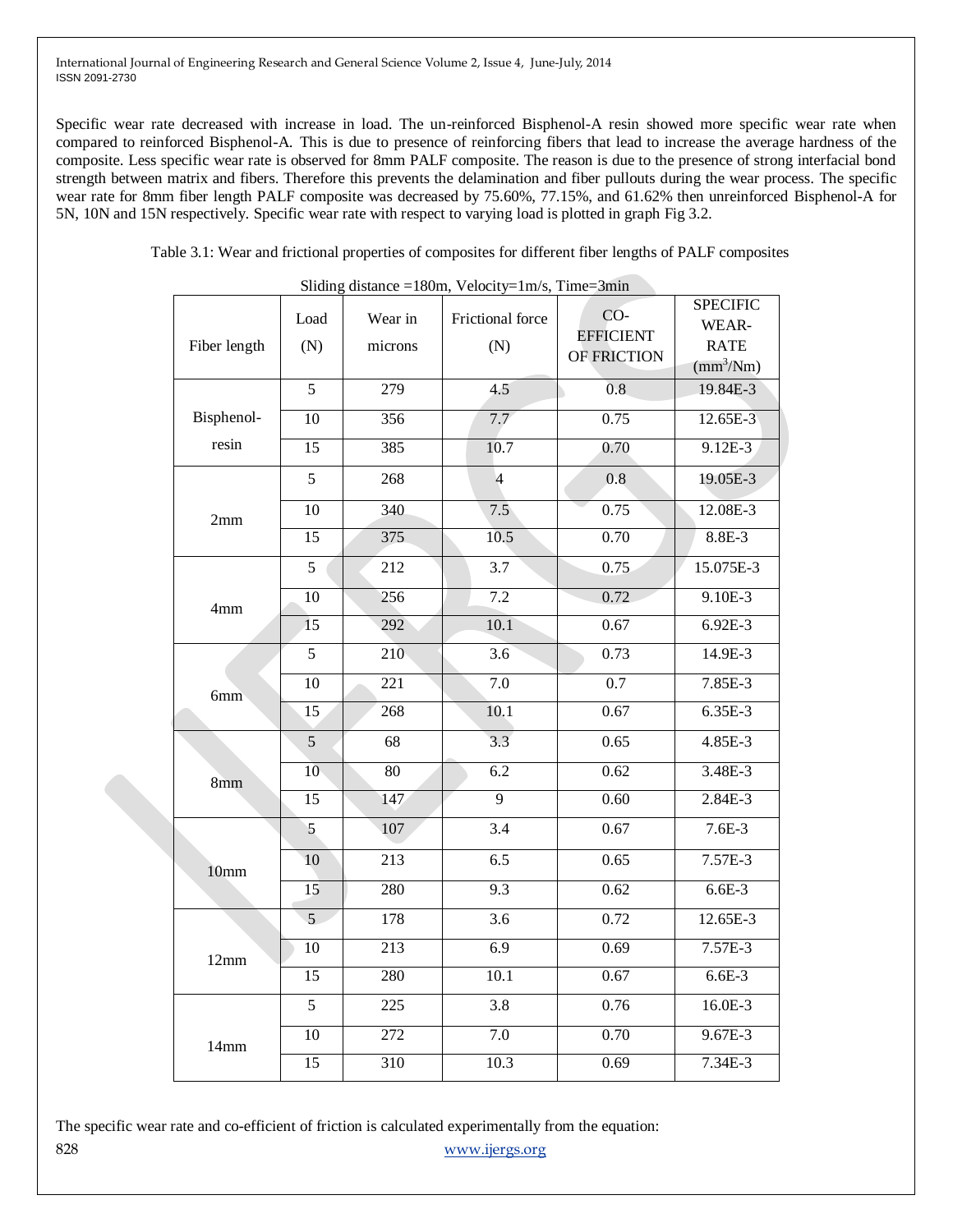$$
Ko = V / (PL)
$$
\n<sup>(3)</sup>\n
$$
\mu = F / P
$$

Were Ko = specific wear rate in mm<sup>3</sup> / N-m, V = volume of material removed By wear in cm3, P = Normal load in N, L= sliding



Figure 3.2: Specific wear rate with respect to varying load

## **IV. Conclusion**

In the study of wear and frictional properties, the unreinforced resin material and composites with different fiber lengths are subjected to varying load at constant sliding distance, velocity. The PALF composite of fiber length 8mm shows less specific wear